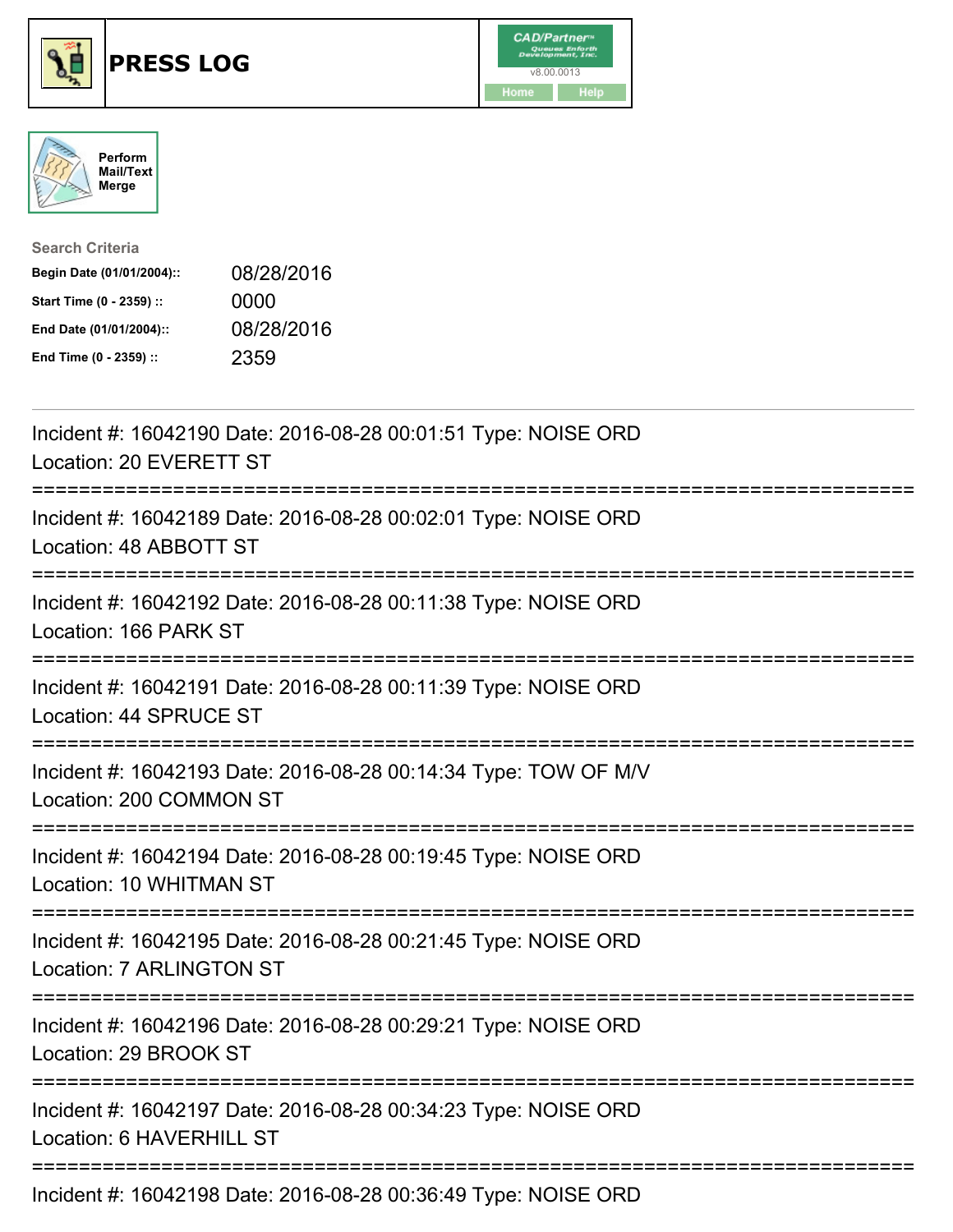| Location: BUNKERHILL ST & LAWRENCE ST                                                                                         |
|-------------------------------------------------------------------------------------------------------------------------------|
| Incident #: 16042199 Date: 2016-08-28 00:44:19 Type: M/V STOP<br>Location: 222 ESSEX ST                                       |
| Incident #: 16042200 Date: 2016-08-28 00:48:06 Type: NOISE ORD<br>Location: 169 WILLOW ST                                     |
| Incident #: 16042201 Date: 2016-08-28 00:48:54 Type: NOISE ORD<br>Location: 28 MAY ST                                         |
| Incident #: 16042202 Date: 2016-08-28 00:50:30 Type: TOW OF M/V<br>Location: 51 OAK ST                                        |
| Incident #: 16042203 Date: 2016-08-28 00:56:07 Type: M/V STOP<br>Location: AMESBURY ST & COMMON ST                            |
| :======================<br>Incident #: 16042204 Date: 2016-08-28 01:06:27 Type: RECOV/STOL/MV<br><b>Location: BRADFORD ST</b> |
| Incident #: 16042205 Date: 2016-08-28 01:11:05 Type: NOISE ORD<br>Location: 244 E HAVERHILL ST                                |
| Incident #: 16042206 Date: 2016-08-28 01:12:59 Type: DISTURBANCE<br>Location: PORTUGUESE A SALAZAR CLUB / 2 SARATOGA ST       |
| Incident #: 16042207 Date: 2016-08-28 01:19:27 Type: M/V STOP<br>Location: ANDOVER ST & BROOKFIELD ST                         |
| Incident #: 16042208 Date: 2016-08-28 01:19:51 Type: NOISE ORD<br>Location: 126 ABBOTT ST                                     |
| Incident #: 16042209 Date: 2016-08-28 01:30:33 Type: WOMAN DOWN<br>Location: 76 AVON ST                                       |
| Incident #: 16042210 Date: 2016-08-28 01:35:15 Type: DISORDERLY<br>Location: 15 A CRESCENT ST                                 |
| Incident #: 16042211 Date: 2016-08-28 01:41:08 Type: NOISE ORD<br>Location: 25 HANCOCK ST                                     |
| Incident #: 16042212 Date: 2016-08-28 01:44:04 Type: SHOTS FIRED                                                              |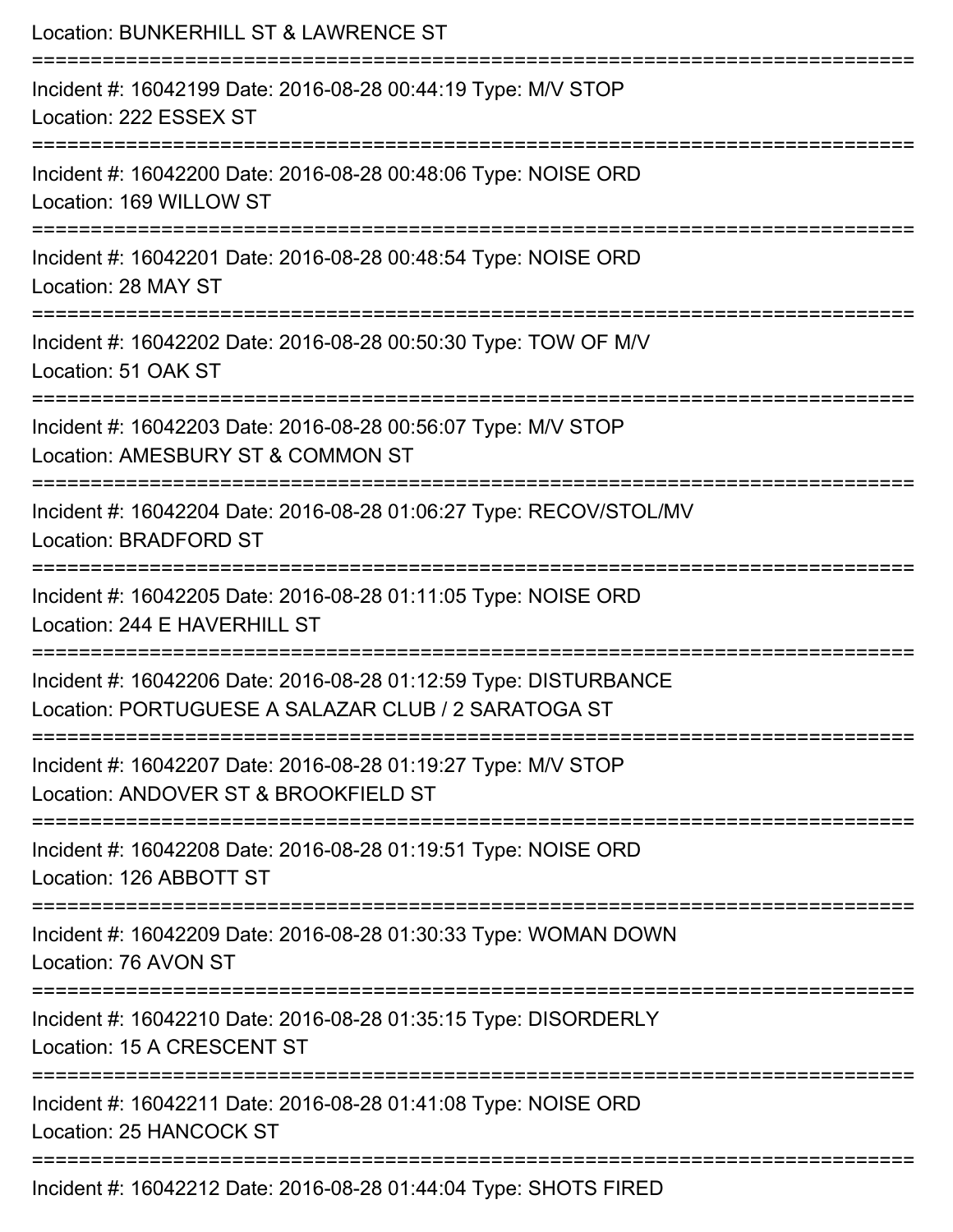| Incident #: 16042213 Date: 2016-08-28 01:51:46 Type: NOISE ORD<br>Location: 91 GREENWOOD ST          |
|------------------------------------------------------------------------------------------------------|
| Incident #: 16042214 Date: 2016-08-28 01:53:33 Type: NOISE ORD<br>Location: 20 BENNINGTON ST         |
| Incident #: 16042215 Date: 2016-08-28 01:59:27 Type: NOISE ORD<br>Location: 87 MARBLE AV             |
| Incident #: 16042216 Date: 2016-08-28 02:00:11 Type: AUTO ACC/NO PI<br>Location: 237 JACKSON ST      |
| Incident #: 16042218 Date: 2016-08-28 02:04:57 Type: SUS PERS/MV<br>Location: ALLSTON ST & DALE ST   |
| Incident #: 16042217 Date: 2016-08-28 02:05:54 Type: STOL/MV/PAS<br>Location: 109 GARDEN ST          |
| Incident #: 16042219 Date: 2016-08-28 02:08:35 Type: NOISE ORD<br>Location: 107 UNION ST             |
| Incident #: 16042220 Date: 2016-08-28 02:09:15 Type: NOISE ORD<br>Location: 574 HOWARD ST            |
| Incident #: 16042221 Date: 2016-08-28 02:11:57 Type: SHOTS FIRED<br>Location: 103 UNION ST           |
| Incident #: 16042222 Date: 2016-08-28 02:14:35 Type: NOISE ORD<br>Location: 130 HIGH ST              |
| Incident #: 16042223 Date: 2016-08-28 02:15:48 Type: NOISE ORD<br>Location: 68 EASTON ST FL 3        |
| Incident #: 16042224 Date: 2016-08-28 02:19:43 Type: M/V STOP<br>Location: NIGHTINGALE CT & WATER ST |
| Incident #: 16042225 Date: 2016-08-28 02:20:28 Type: M/V STOP<br>Location: FRONT ST & S BROADWAY     |
| Incident #: 16042226 Date: 2016-08-28 02:21:12 Type: M/V STOP                                        |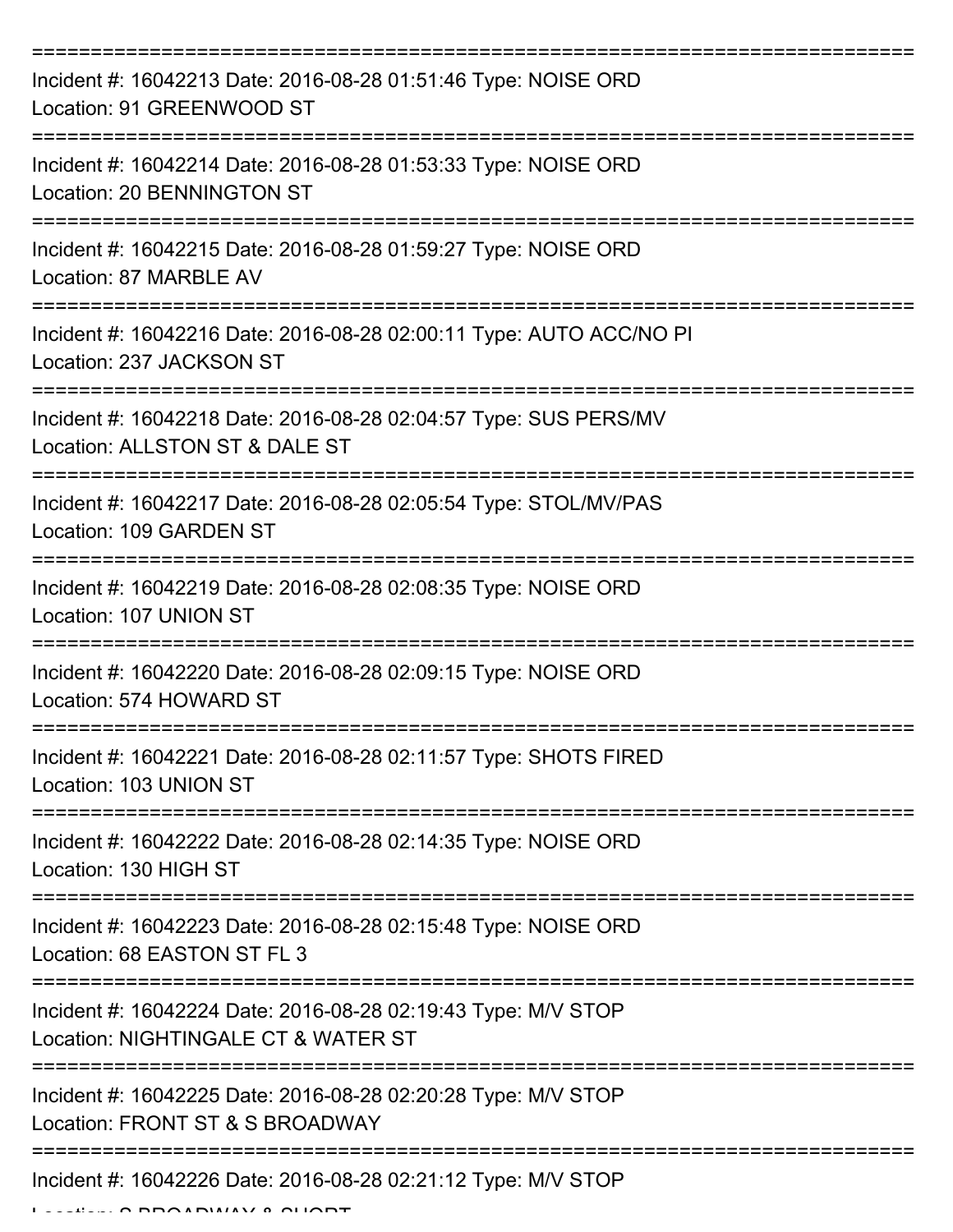| Incident #: 16042227 Date: 2016-08-28 02:22:57 Type: FIGHT<br>Location: ELM ST & UNION ST             |
|-------------------------------------------------------------------------------------------------------|
| Incident #: 16042228 Date: 2016-08-28 02:25:44 Type: SPECIAL CHECK<br>Location: THRONTON AV & MELROSE |
| Incident #: 16042230 Date: 2016-08-28 02:31:23 Type: M/V STOP<br>Location: MECHANIC ST & UNION ST     |
| Incident #: 16042229 Date: 2016-08-28 02:31:34 Type: NOISE ORD<br>Location: 109 UNION ST              |
| Incident #: 16042231 Date: 2016-08-28 02:32:33 Type: DISTURBANCE<br>Location: 210 WATER ST            |
| Incident #: 16042232 Date: 2016-08-28 02:35:23 Type: NOISE ORD<br>Location: 107 UNION ST              |
| Incident #: 16042233 Date: 2016-08-28 02:36:44 Type: NOISE ORD<br>Location: 50 ISLAND ST              |
| Incident #: 16042234 Date: 2016-08-28 02:38:45 Type: SHOTS FIRED<br><b>Location: BERKELEY ST</b>      |
| Incident #: 16042235 Date: 2016-08-28 02:39:58 Type: M/V STOP<br>Location: 85 BAY STATE RD            |
| Incident #: 16042236 Date: 2016-08-28 02:43:29 Type: BUILDING CHK<br>Location: 85 BAY STATE RD        |
| Incident #: 16042237 Date: 2016-08-28 02:43:51 Type: FIGHT<br><b>Location: SPRINGFIELD ST</b>         |
| Incident #: 16042238 Date: 2016-08-28 02:46:32 Type: M/V STOP<br>Location: HAMPSHIRE ST & LOWELL ST   |
| Incident #: 16042239 Date: 2016-08-28 02:46:33 Type: BUILDING CHK<br>Location: 100 WATER ST           |
| Incident #: 16042240 Date: 2016-08-28 02:48:18 Type: DOMESTIC/PROG                                    |

Location: 210 WATER ST FL 2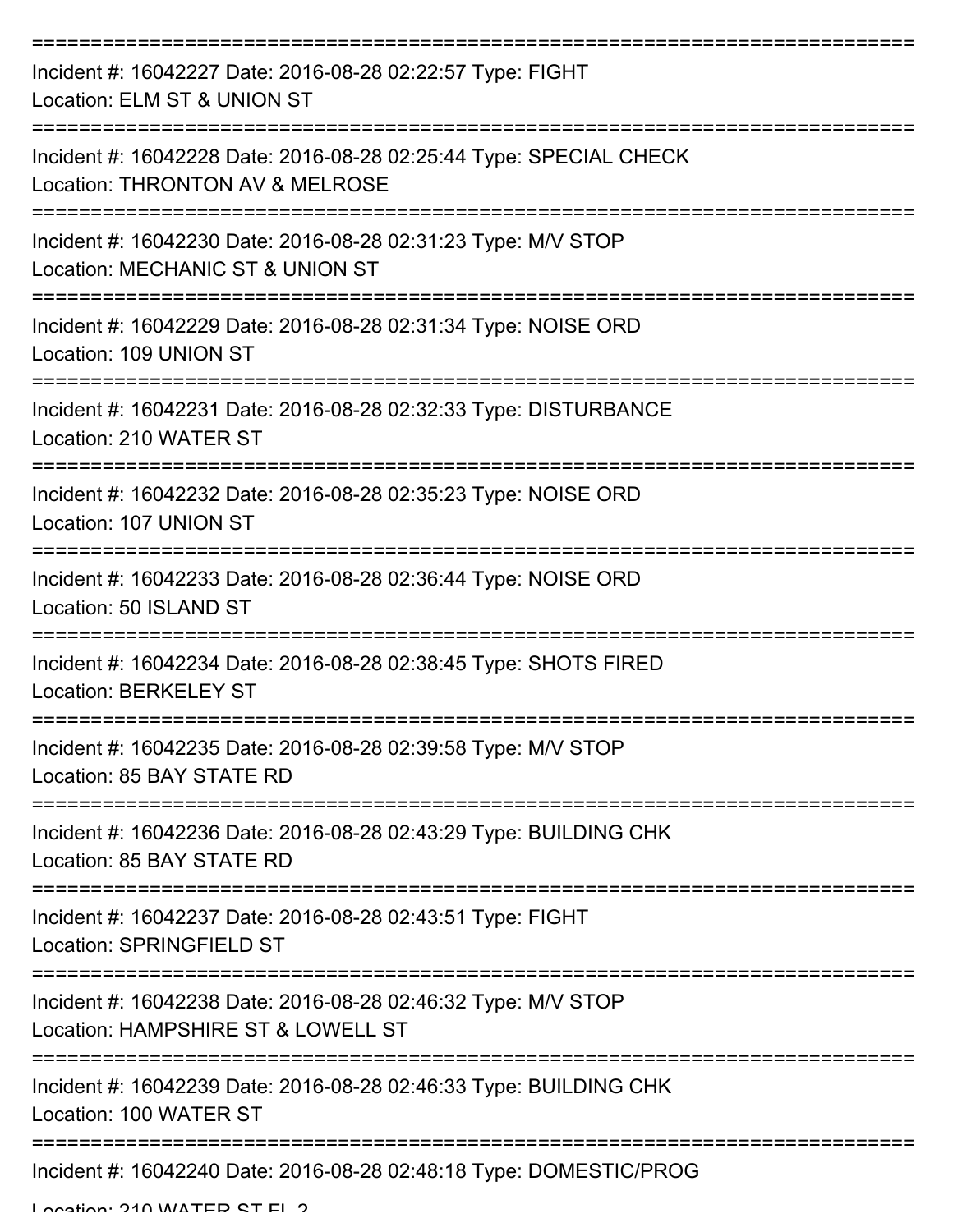| Incident #: 16042241 Date: 2016-08-28 02:53:40 Type: HARASSMENT<br><b>Location: 15 CRESCENT ST</b>                                        |
|-------------------------------------------------------------------------------------------------------------------------------------------|
| Incident #: 16042243 Date: 2016-08-28 02:54:19 Type: HIT & RUN M/V<br>Location: 141 PARKER ST                                             |
| Incident #: 16042242 Date: 2016-08-28 02:54:22 Type: NOISE ORD<br>Location: 100 FRANKLIN ST<br>-----------------                          |
| Incident #: 16042244 Date: 2016-08-28 02:56:08 Type: M/V STOP<br><b>Location: FERRY ST</b>                                                |
| ---------------------------------<br>Incident #: 16042245 Date: 2016-08-28 02:57:35 Type: M/V STOP<br>Location: ANCHOR AUTO / 140 WEST ST |
| Incident #: 16042246 Date: 2016-08-28 02:58:44 Type: BUILDING CHK<br>Location: MCDONALDS / 50 BROADWAY                                    |
| Incident #: 16042247 Date: 2016-08-28 03:00:47 Type: NOISE ORD<br>Location: 131 MAY ST                                                    |
| Incident #: 16042248 Date: 2016-08-28 03:08:16 Type: AUTO ACC/NO PI<br>Location: JACKSON ST & PARK ST                                     |
| Incident #: 16042250 Date: 2016-08-28 03:15:16 Type: NOISE ORD<br>Location: 7 SPRUCE ST                                                   |
| Incident #: 16042249 Date: 2016-08-28 03:15:19 Type: TOW OF M/V<br>Location: 388 HAMPSHIRE ST                                             |
| Incident #: 16042252 Date: 2016-08-28 03:30:53 Type: CK WELL BEING<br>Location: 253 ANDOVER ST                                            |
| Incident #: 16042251 Date: 2016-08-28 03:31:26 Type: M/V STOP<br><b>Location: HAVERHILL</b>                                               |
| Incident #: 16042253 Date: 2016-08-28 03:32:08 Type: NOISE ORD<br>Location: PORTUGUESE A SALAZAR CLUB / 2 SARATOGA ST                     |
| Incident #: 16042254 Date: 2016-08-28 03:46:52 Type: SHOTS FIRED<br>Location: WENDY'S / 99 WINTHROP AV                                    |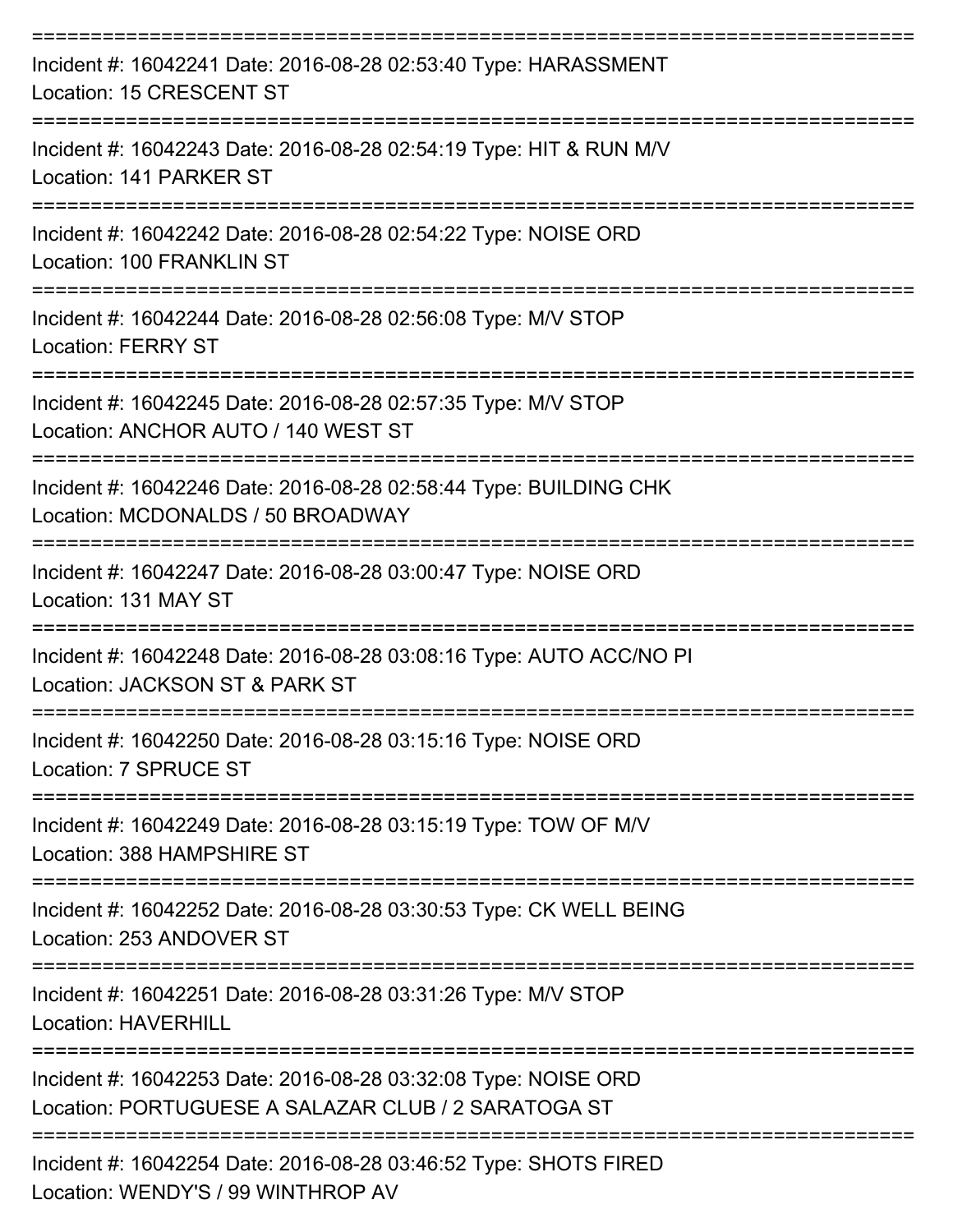| Incident #: 16042255 Date: 2016-08-28 03:53:51 Type: BUILDING CHK<br>Location: 417 CANAL ST                                     |
|---------------------------------------------------------------------------------------------------------------------------------|
| Incident #: 16042256 Date: 2016-08-28 04:04:59 Type: M/V STOP<br>Location: 64 BOWDOIN ST                                        |
| :=========================<br>Incident #: 16042257 Date: 2016-08-28 04:06:08 Type: NOTIFICATION<br>Location: 150 OXFORD ST FL 2 |
| Incident #: 16042258 Date: 2016-08-28 04:13:47 Type: DISTURBANCE<br>Location: 32 POPLAR ST                                      |
| Incident #: 16042259 Date: 2016-08-28 05:07:34 Type: SPECIAL CHECK<br><b>Location: THORNTON AV</b>                              |
| Incident #: 16042260 Date: 2016-08-28 05:09:48 Type: BUILDING CHK<br>Location: 180 COMMON ST                                    |
| Incident #: 16042261 Date: 2016-08-28 05:10:13 Type: BUILDING CHK<br>Location: 244 WATER ST                                     |
| Incident #: 16042262 Date: 2016-08-28 05:34:00 Type: HIT & RUN M/V<br>Location: 273 HAVERHILL ST                                |
| Incident #: 16042263 Date: 2016-08-28 06:00:16 Type: MV/BLOCKING<br>Location: 146 PROSPECT ST                                   |
| Incident #: 16042264 Date: 2016-08-28 06:44:43 Type: M/V STOP<br>Location: ERVING AV & JACKSON ST                               |
| Incident #: 16042265 Date: 2016-08-28 06:58:35 Type: DISTURBANCE<br>Location: 240 HIGH ST                                       |
| Incident #: 16042266 Date: 2016-08-28 07:27:04 Type: M/V STOP<br>Location: ANDOVER ST & BEACON ST                               |
| Incident #: 16042267 Date: 2016-08-28 07:28:48 Type: M/V STOP<br><b>Location: UNION ST</b>                                      |
| Incident #: 16042268 Date: 2016-08-28 07:31:57 Type: M/V STOP<br>Location: FARLEY ST & S BROADWAY                               |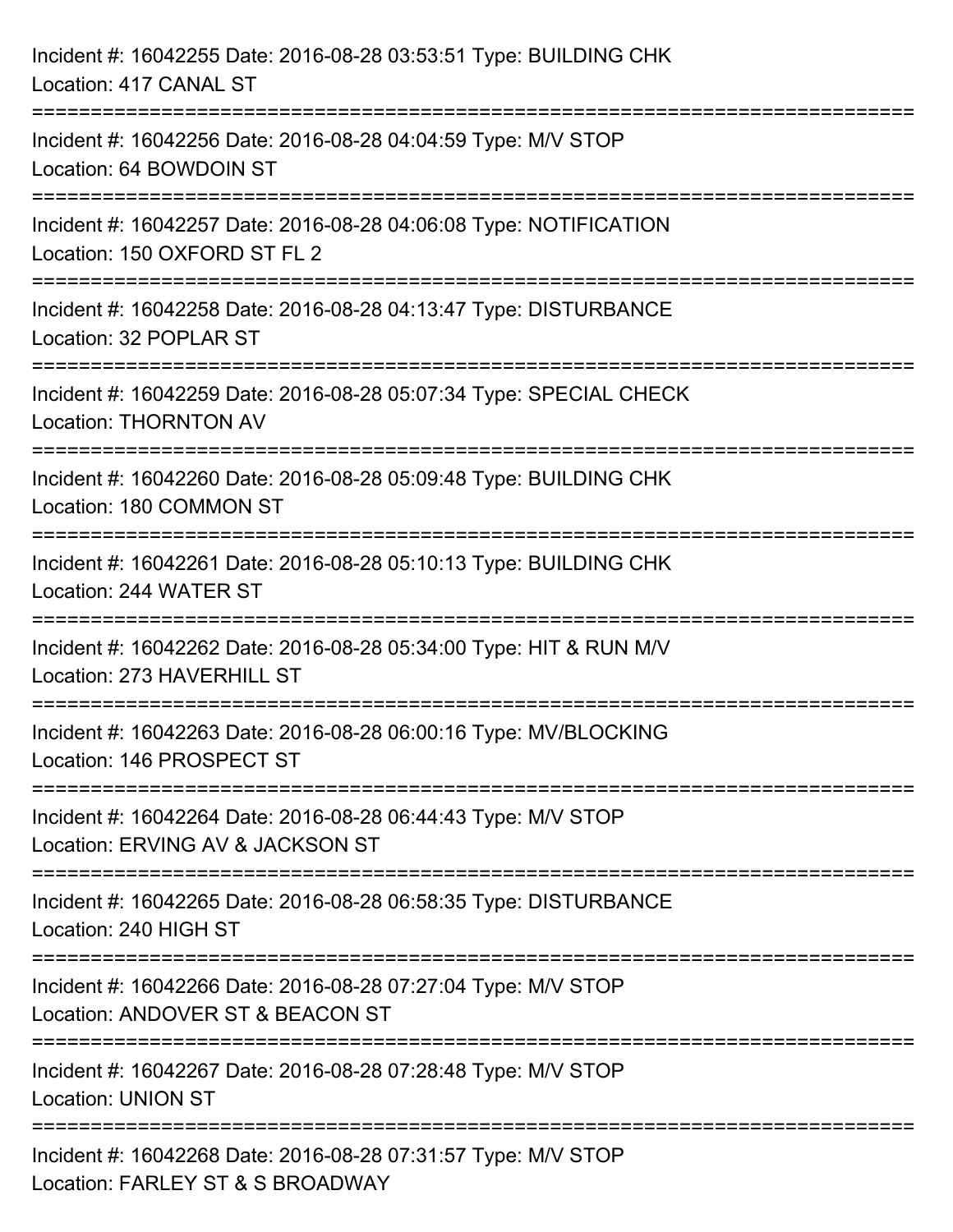| Incident #: 16042269 Date: 2016-08-28 07:37:42 Type: DISTURBANCE<br>Location: 390 HAVERHILL ST                                 |
|--------------------------------------------------------------------------------------------------------------------------------|
| Incident #: 16042270 Date: 2016-08-28 08:03:07 Type: DRUG OVERDOSE<br>Location: 91 SUMMER ST #8                                |
| Incident #: 16042271 Date: 2016-08-28 08:03:14 Type: SUS PERS/MV<br>Location: BROADWAY & TREMONT ST<br>====================    |
| Incident #: 16042272 Date: 2016-08-28 08:16:53 Type: DK (DRUNK)<br><b>Location: 19 TREMONT ST</b>                              |
| Incident #: 16042273 Date: 2016-08-28 08:19:32 Type: SUS PERS/MV<br>Location: 76 SARGENT ST                                    |
| Incident #: 16042275 Date: 2016-08-28 08:35:51 Type: UNWANTEDGUEST<br>Location: 97 PARK ST FL 3                                |
| Incident #: 16042274 Date: 2016-08-28 08:36:27 Type: MAL DAMAGE<br>Location: 278 HIGH ST<br>:================================= |
| Incident #: 16042276 Date: 2016-08-28 08:39:43 Type: ALARM/BURG<br>Location: 245 LAWRENCE ST                                   |
| Incident #: 16042277 Date: 2016-08-28 08:57:16 Type: TRESPASSING<br>Location: 375 BROADWAY                                     |
| Incident #: 16042278 Date: 2016-08-28 09:20:26 Type: PARK & WALK<br>Location: BRADFORD ST & BROADWAY                           |
| Incident #: 16042279 Date: 2016-08-28 09:24:29 Type: M/V STOP<br>Location: BROADWAY & MANCHESTER ST                            |
| Incident #: 16042280 Date: 2016-08-28 09:29:10 Type: MV/BLOCKING<br>Location: 7 GRACE TER                                      |
| Incident #: 16042281 Date: 2016-08-28 09:35:04 Type: HIT & RUN M/V<br>Location: 78 MELVIN ST                                   |
| Incident #: 16042282 Date: 2016-08-28 09:38:28 Type: SPECIAL CHECK<br>Location: 10 BEACONSFIELD ST                             |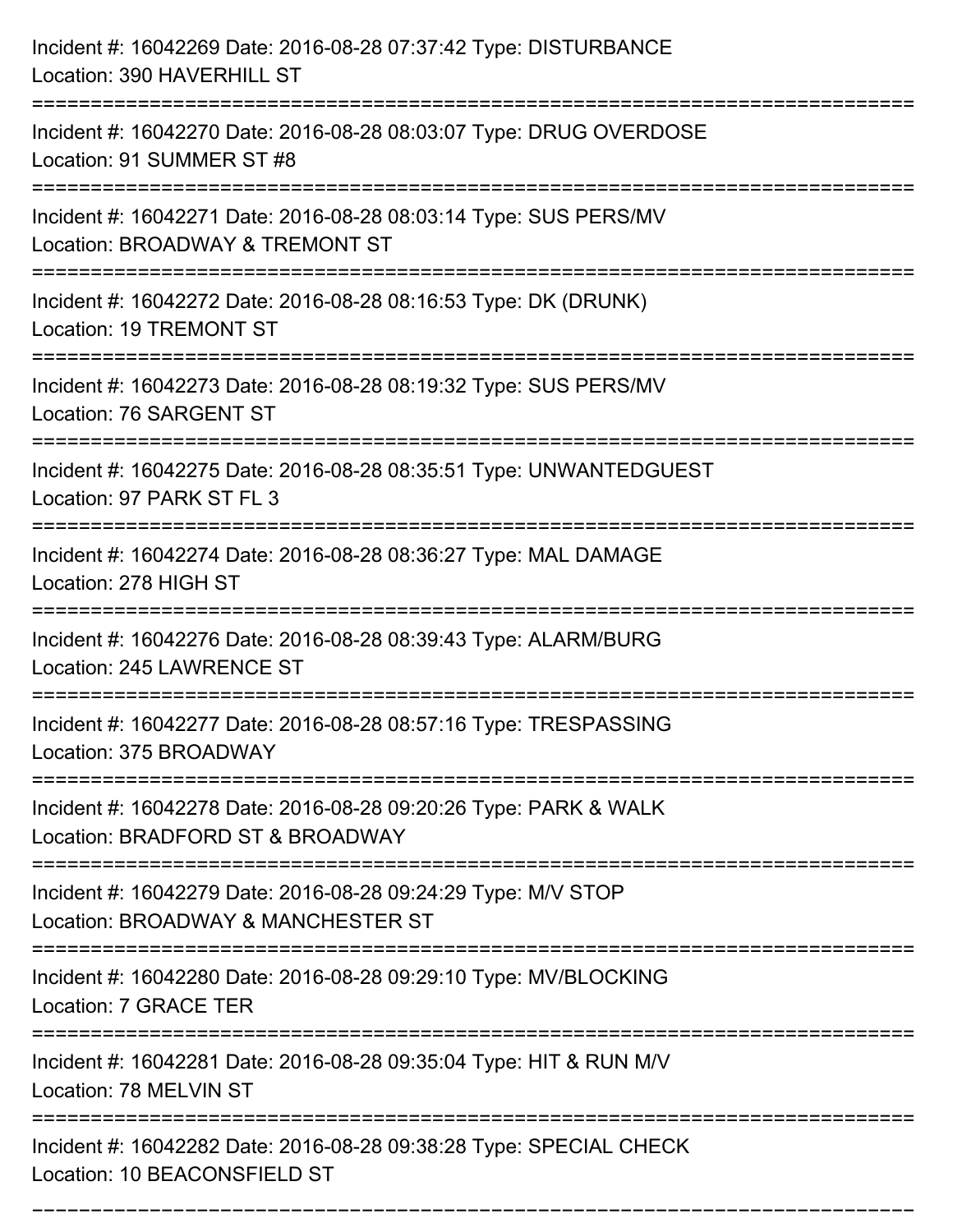| Incident #: 16042283 Date: 2016-08-28 09:55:28 Type: TOW/REPOSSED<br>Location: 330 HAVERHILL ST<br>====================== |
|---------------------------------------------------------------------------------------------------------------------------|
| Incident #: 16042284 Date: 2016-08-28 10:28:09 Type: DOMESTIC/PROG<br>Location: 26 EXETER ST                              |
| Incident #: 16042285 Date: 2016-08-28 10:50:41 Type: DOMESTIC/PROG<br>Location: 9 ELM ST                                  |
| Incident #: 16042286 Date: 2016-08-28 10:58:26 Type: SUS PERS/MV<br>Location: 151 BENNINGTON ST                           |
| Incident #: 16042288 Date: 2016-08-28 11:07:05 Type: SUS PERS/MV<br>Location: 38 NORRIS ST                                |
| Incident #: 16042287 Date: 2016-08-28 11:11:07 Type: MISSING PERS<br>Location: 235 JACKSON ST                             |
| Incident #: 16042289 Date: 2016-08-28 11:15:42 Type: M/V STOP<br>Location: 8 EVERETT ST<br>------------------------------ |
| Incident #: 16042290 Date: 2016-08-28 11:20:16 Type: ANIMAL COMPL<br>Location: BOAT RAMP / null                           |
| Incident #: 16042291 Date: 2016-08-28 11:21:01 Type: DISTURBANCE<br>Location: 77 S UNION ST                               |
| Incident #: 16042294 Date: 2016-08-28 11:34:35 Type: DOMESTIC/PROG<br>Location: 204 S UNION ST #3R                        |
| Incident #: 16042292 Date: 2016-08-28 11:34:55 Type: SUS PERS/MV<br>Location: 360 BROADWAY                                |
| Incident #: 16042293 Date: 2016-08-28 11:35:21 Type: M/V STOP<br>Location: AMESBURY ST & ESSEX ST                         |
| Incident #: 16042295 Date: 2016-08-28 11:35:39 Type: SUS PERS/MV<br>Location: 137 BAILEY ST                               |
| Incident #: 16042296 Date: 2016-08-28 11:43:00 Type: M/V STOP<br>Location: ESSEX ST & LAWRENCE ST                         |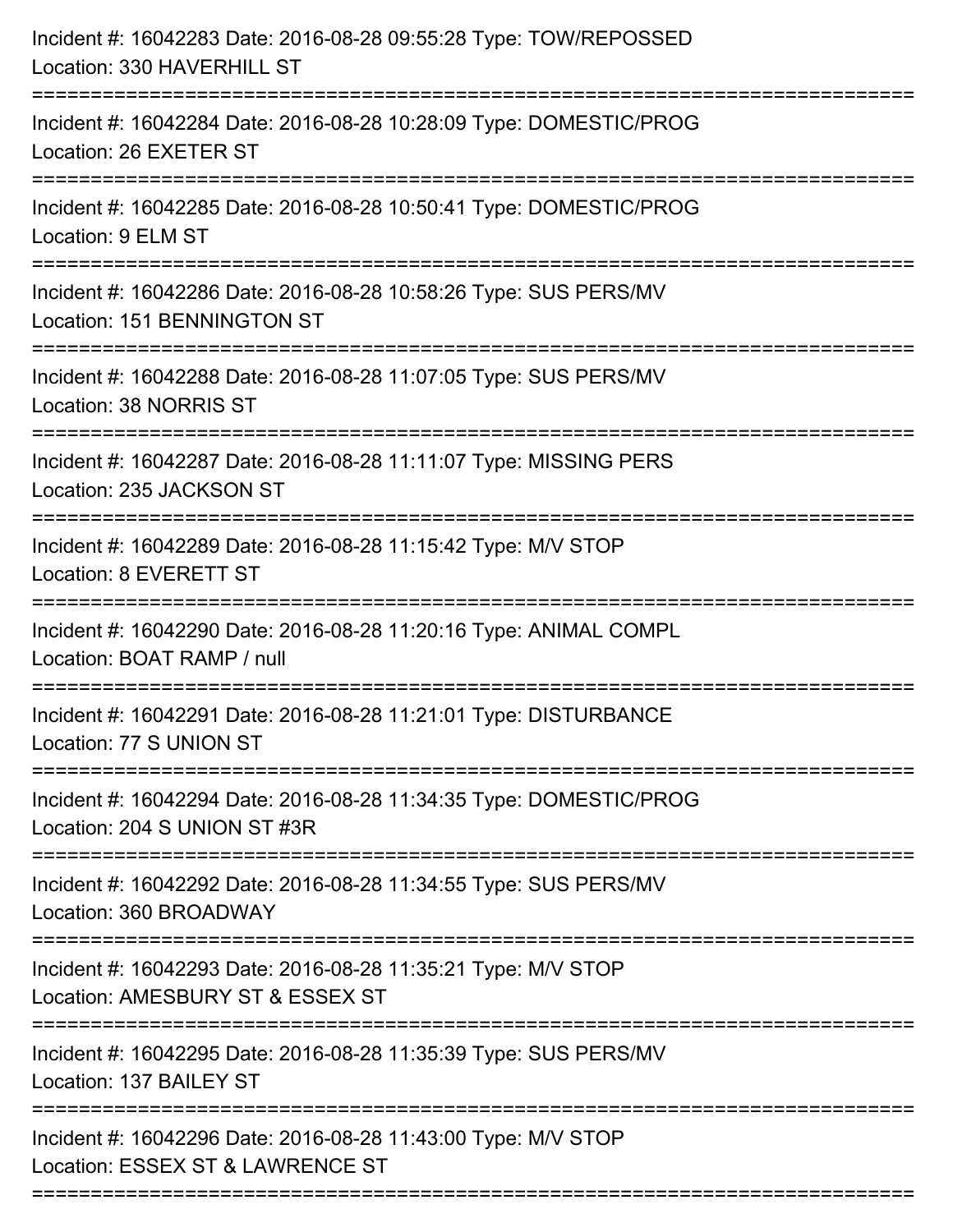Location: CANAL & MERRIMACK

| Incident #: 16042298 Date: 2016-08-28 11:49:04 Type: M/V STOP<br>Location: BRADFORD ST & BROADWAY                        |
|--------------------------------------------------------------------------------------------------------------------------|
| Incident #: 16042299 Date: 2016-08-28 11:49:13 Type: ALARM/HOLD<br>Location: SPRINT / 160 WINTHROP AV                    |
| Incident #: 16042300 Date: 2016-08-28 11:58:42 Type: M/V STOP<br>Location: ALMA ST & ERVING AV                           |
| Incident #: 16042301 Date: 2016-08-28 12:01:47 Type: GENERAL SERV<br>Location: 273 HAVERHILL ST                          |
| Incident #: 16042302 Date: 2016-08-28 12:05:03 Type: M/V STOP<br>Location: 352 ESSEX ST                                  |
| Incident #: 16042303 Date: 2016-08-28 12:07:47 Type: TOW/REPOSSED<br>Location: 20 BELMONT ST                             |
| Incident #: 16042304 Date: 2016-08-28 12:14:53 Type: M/V STOP<br>Location: 87 SARATOGA ST                                |
| Incident #: 16042305 Date: 2016-08-28 12:23:17 Type: 911 HANG UP<br>Location: HAMPSHIRE VARIETY STORE / 232 HAMPSHIRE ST |
| Incident #: 16042307 Date: 2016-08-28 12:56:48 Type: THREATS<br>Location: 29 BUTLER ST                                   |
| Incident #: 16042306 Date: 2016-08-28 13:04:30 Type: HIT & RUN M/V<br>Location: 11 HUSE ST                               |
| Incident #: 16042308 Date: 2016-08-28 13:28:20 Type: DISTURBANCE<br>Location: 150 GARDEN ST                              |
| Incident #: 16042309 Date: 2016-08-28 13:29:04 Type: SUS PERS/MV<br>Location: 4 BAILEY ST #2A                            |
| Incident #: 16042310 Date: 2016-08-28 13:42:38 Type: INVESTIGATION<br>Location: 146 HIGH ST                              |
|                                                                                                                          |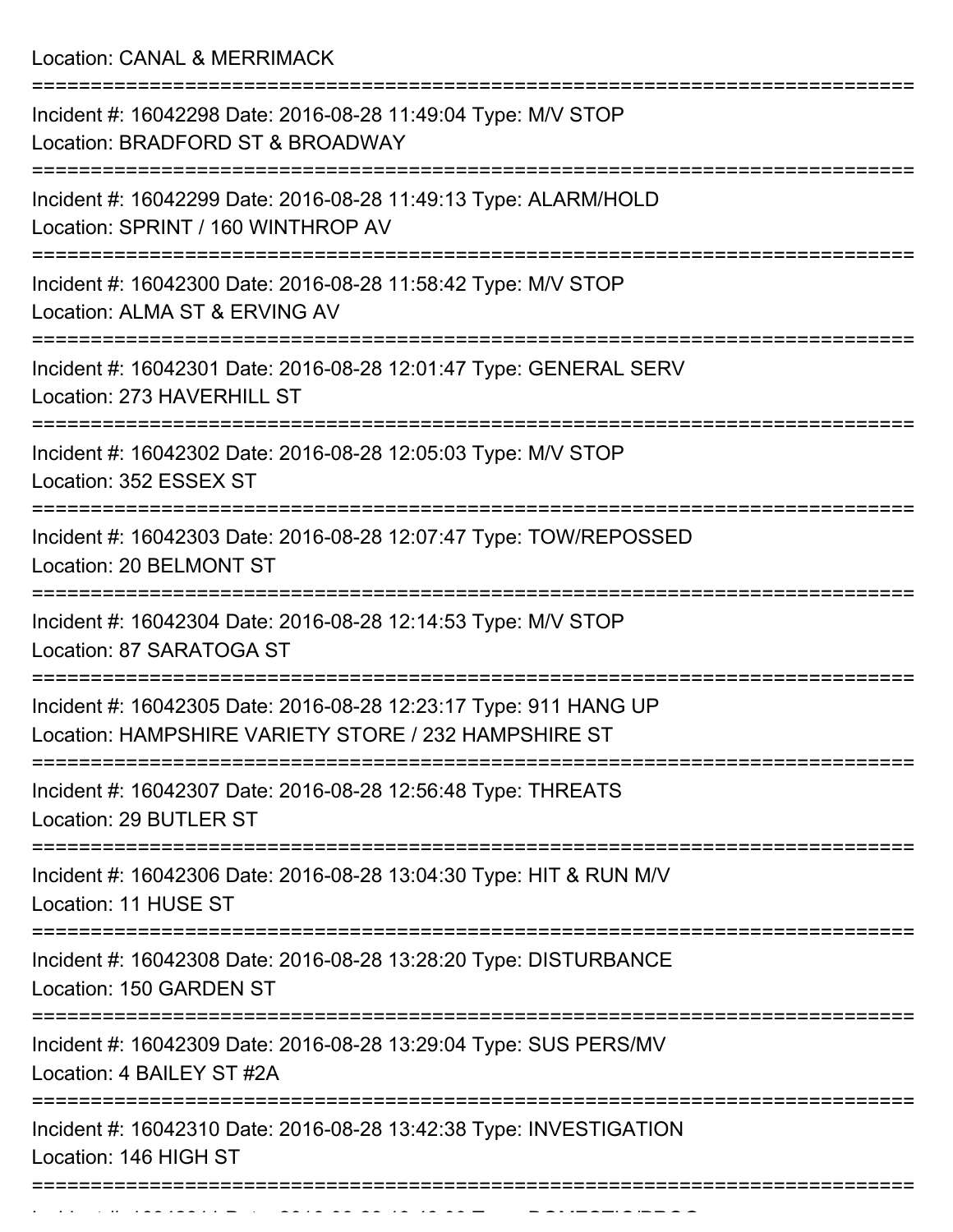Location: 1 TREMONT ST #1

| Incident #: 16042312 Date: 2016-08-28 13:56:23 Type: ANIMAL COMPL<br>Location: 50 BROADWAY                            |
|-----------------------------------------------------------------------------------------------------------------------|
| Incident #: 16042313 Date: 2016-08-28 14:01:08 Type: M/V STOP<br>Location: FALLS BRIDGE / null                        |
| Incident #: 16042314 Date: 2016-08-28 14:11:32 Type: ALARM/BURG<br>Location: BEACON BOYS & GIRLS CLUB / 71 DUCKETT AV |
| Incident #: 16042315 Date: 2016-08-28 14:12:07 Type: WOMAN DOWN<br>Location: 212 ARLINGTON ST #A                      |
| Incident #: 16042316 Date: 2016-08-28 14:24:34 Type: M/V STOP<br>Location: BRADFORD ST & HAMPSHIRE ST                 |
| Incident #: 16042317 Date: 2016-08-28 14:26:27 Type: TOW/REPOSSED<br>Location: 33 BOWDOIN ST                          |
| Incident #: 16042318 Date: 2016-08-28 14:37:43 Type: MV/BLOCKING<br>Location: 16 COOLIDGE ST                          |
| Incident #: 16042319 Date: 2016-08-28 14:40:50 Type: GENERAL SERV<br>Location: BYRON AV & CANTERBURY ST               |
| Incident #: 16042320 Date: 2016-08-28 14:52:36 Type: MEDIC SUPPORT<br>Location: 379 HOWARD ST FL 1                    |
| Incident #: 16042321 Date: 2016-08-28 14:56:09 Type: MV/BLOCKING<br>Location: 7 FARNHAM ST                            |
| Incident #: 16042322 Date: 2016-08-28 15:02:24 Type: DOMESTIC/PROG<br>Location: 16 CHESTNUT ST                        |
| Incident #: 16042323 Date: 2016-08-28 15:11:06 Type: THREATS<br><b>Location: BROOK ST</b>                             |
| Incident #: 16042324 Date: 2016-08-28 15:20:40 Type: SPECIAL CHECK<br>Location: 10 BEACONSFIELD ST                    |
|                                                                                                                       |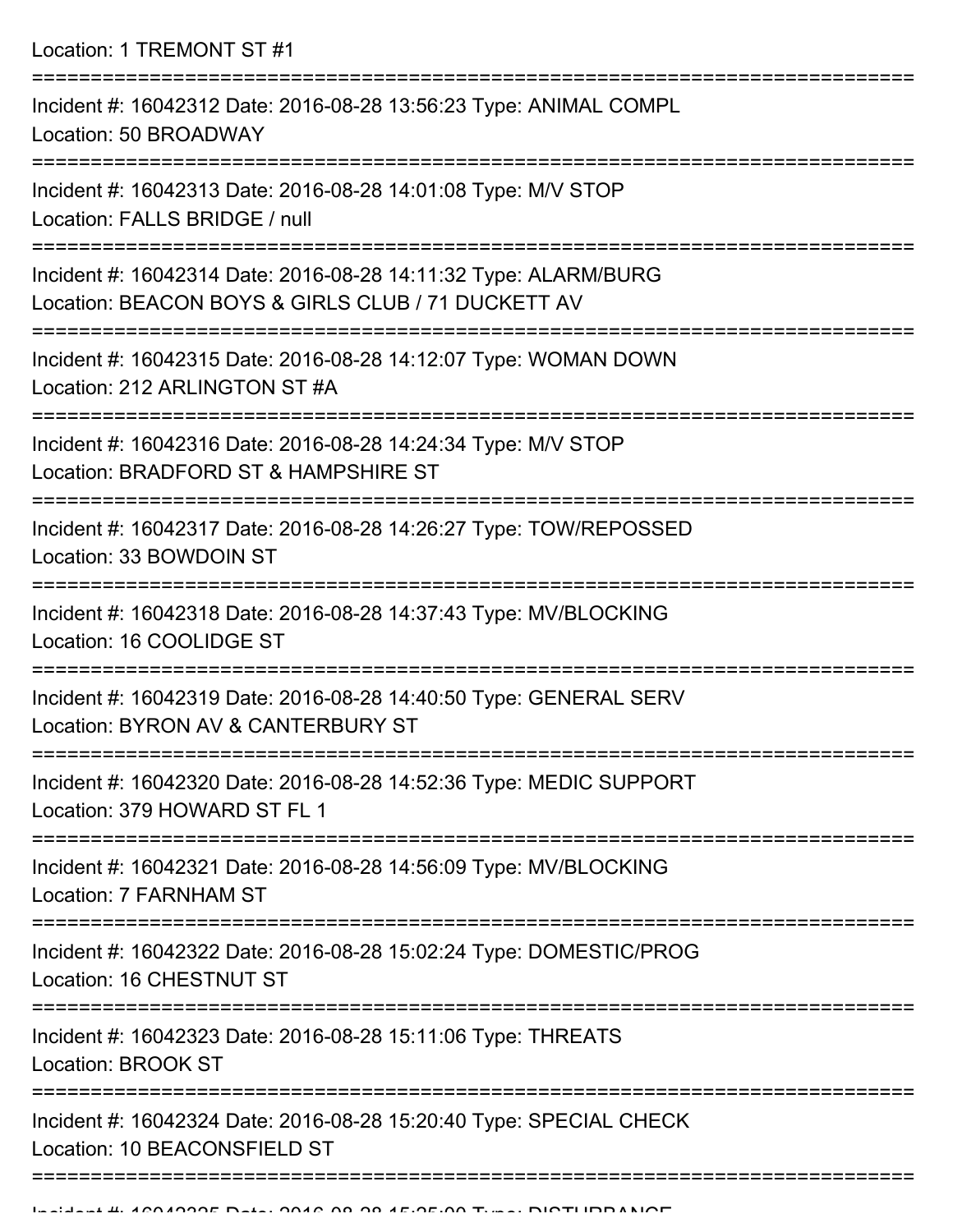Location: 16 CHESTNUT ST

| Incident #: 16042326 Date: 2016-08-28 15:26:23 Type: HIT & RUN M/V<br>Location: BROADWAY & WATER ST             |
|-----------------------------------------------------------------------------------------------------------------|
| Incident #: 16042327 Date: 2016-08-28 15:39:19 Type: THREATS<br>Location: 150 GARDEN ST                         |
| Incident #: 16042329 Date: 2016-08-28 15:54:57 Type: LARCENY/PAST<br>Location: 840 ESSEX ST                     |
| Incident #: 16042328 Date: 2016-08-28 15:57:13 Type: M/V STOP<br>Location: BROADWAY & ESSEX ST                  |
| Incident #: 16042330 Date: 2016-08-28 16:07:33 Type: KEEP PEACE<br>Location: 14 EXETER ST                       |
| Incident #: 16042331 Date: 2016-08-28 16:10:42 Type: UNWANTEDGUEST<br>Location: GEISLER STATE POOL / 50 HIGH ST |
| Incident #: 16042332 Date: 2016-08-28 16:13:16 Type: INVESTIGATION<br>Location: 210 WATER ST                    |
| Incident #: 16042333 Date: 2016-08-28 16:49:40 Type: M/V STOP<br>Location: BROADWAY & LOWELL ST                 |
| Incident #: 16042334 Date: 2016-08-28 17:03:27 Type: ALARM/BURG<br>Location: 82 BOXFORD ST                      |
| Incident #: 16042335 Date: 2016-08-28 17:25:55 Type: NOISE ORD<br>Location: 130 HIGH ST                         |
| Incident #: 16042336 Date: 2016-08-28 17:28:12 Type: NOISE ORD<br>Location: 522 HAMPSHIRE ST                    |
| Incident #: 16042337 Date: 2016-08-28 17:28:35 Type: ALARM/BURG<br>Location: 136 WATER ST                       |
| Incident #: 16042338 Date: 2016-08-28 17:30:17 Type: DISTURBANCE<br>Location: 383 CHESTNUT ST #103              |
| Incident #: 16042339 Date: 2016-08-28 17:53:03 Type: M/V STOP                                                   |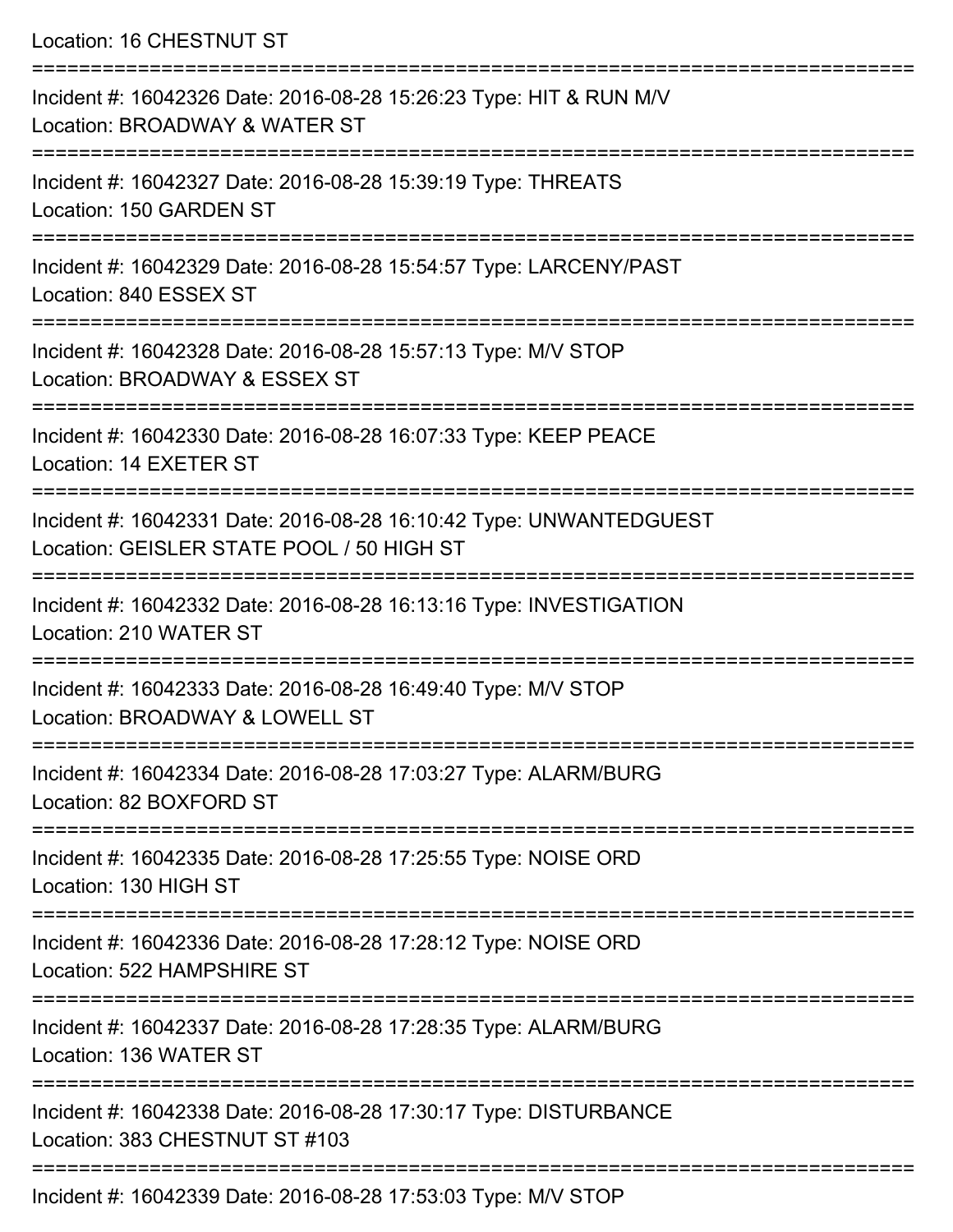| Incident #: 16042341 Date: 2016-08-28 17:54:22 Type: LOUD NOISE<br><b>Location: PEMBERTON PARK</b>                                 |
|------------------------------------------------------------------------------------------------------------------------------------|
| Incident #: 16042340 Date: 2016-08-28 17:54:29 Type: M/V STOP<br>Location: COMMON ST & HAMPSHIRE ST                                |
| Incident #: 16042343 Date: 2016-08-28 18:03:41 Type: GUN CALL<br>Location: 18 WINTHROP AV                                          |
| Incident #: 16042342 Date: 2016-08-28 18:05:04 Type: MEDIC SUPPORT<br>Location: TERRA LUNA CAFE / 225 ESSEX ST                     |
| Incident #: 16042345 Date: 2016-08-28 18:09:36 Type: KEEP PEACE<br>Location: 14 EXETER ST                                          |
| Incident #: 16042344 Date: 2016-08-28 18:09:47 Type: MAN DOWN<br>Location: TOP DONUT / 123 LAWRENCE ST                             |
| Incident #: 16042346 Date: 2016-08-28 18:29:12 Type: UNWANTEDGUEST<br>Location: 29 CAULKINS CT                                     |
| Incident #: 16042347 Date: 2016-08-28 18:35:32 Type: MV/BLOCKING<br>Location: 6 E HAVERHILL ST                                     |
| :===========================<br>Incident #: 16042348 Date: 2016-08-28 18:54:46 Type: M/V STOP<br>Location: AMESBURY ST & COMMON ST |
| Incident #: 16042349 Date: 2016-08-28 18:58:55 Type: ALARM/BURG<br>Location: 40 TRENTON ST                                         |
| Incident #: 16042351 Date: 2016-08-28 19:00:55 Type: ALARM/HOLD<br>Location: 651 BROADWAY                                          |
| Incident #: 16042350 Date: 2016-08-28 19:01:27 Type: MV/BLOCKING<br>Location: 135 WEST ST                                          |
| Incident #: 16042352 Date: 2016-08-28 19:04:55 Type: MEDIC SUPPORT<br>Location: 50 NELSON ST                                       |
| Incident #: 16042353 Date: 2016-08-28 19:05:50 Type: MEDIC SUPPORT                                                                 |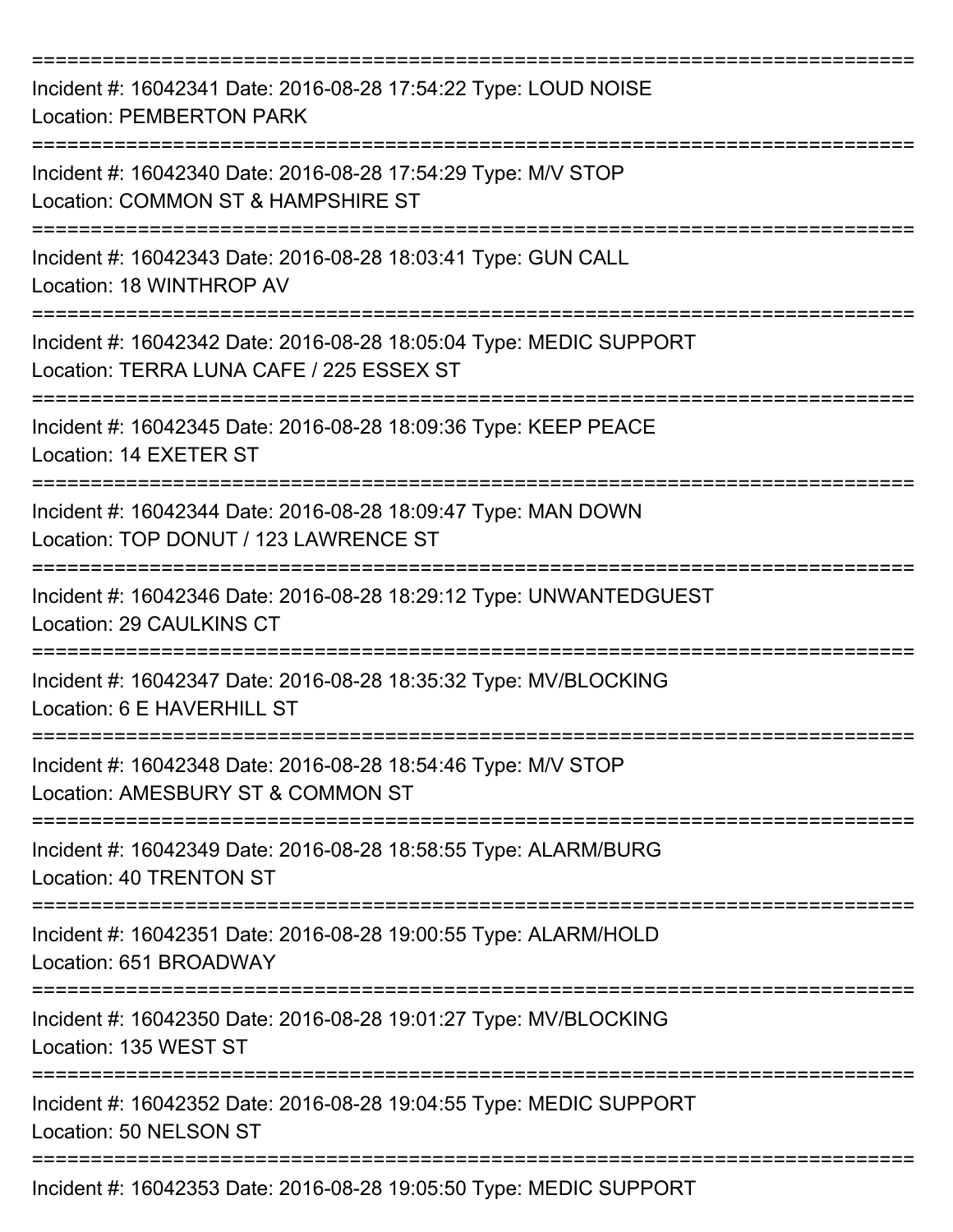| Incident #: 16042354 Date: 2016-08-28 19:14:46 Type: DISTURBANCE<br>Location: 1 TREMONT ST #1                         |
|-----------------------------------------------------------------------------------------------------------------------|
| Incident #: 16042355 Date: 2016-08-28 19:18:22 Type: SUS PERS/MV<br>Location: VIP AUTO PARTS / 90 WINTHROP AV         |
| Incident #: 16042356 Date: 2016-08-28 19:22:23 Type: DISTURBANCE<br>Location: OAK ST & SHORT ST                       |
| Incident #: 16042358 Date: 2016-08-28 19:26:38 Type: NOISE ORD<br>Location: 15 HANCOCK ST                             |
| Incident #: 16042357 Date: 2016-08-28 19:28:04 Type: DISTURBANCE<br>Location: BROADWAY AV & WEST ST                   |
| :===================<br>Incident #: 16042359 Date: 2016-08-28 19:36:35 Type: NOISE ORD<br>Location: AMES ST & OHIO AV |
| Incident #: 16042360 Date: 2016-08-28 19:40:44 Type: NOISE ORD<br>Location: 35 CHICKERING ST                          |
| Incident #: 16042361 Date: 2016-08-28 19:40:48 Type: M/V STOP<br>Location: BROADWAY & CEDAR ST                        |
| Incident #: 16042362 Date: 2016-08-28 19:44:33 Type: LOUD NOISE<br>Location: 75 MANCHESTER ST                         |
| ============<br>Incident #: 16042363 Date: 2016-08-28 19:45:15 Type: NOISE ORD<br><b>Location: 31 ARLINGTON ST</b>    |
| Incident #: 16042364 Date: 2016-08-28 19:49:39 Type: LOUD NOISE<br>Location: CRESCENT ST & HIGHGATE ST                |
| Incident #: 16042365 Date: 2016-08-28 19:56:24 Type: NOISE ORD<br><b>Location: 27 SAUNDERS ST</b>                     |
| Incident #: 16042366 Date: 2016-08-28 20:11:16 Type: NOISE ORD<br>Location: 186 FARNHAM ST                            |
| Incident #: 16042367 Date: 2016-08-28 20:19:26 Type: NOISE ORD                                                        |

Location: 448 LOWELL ST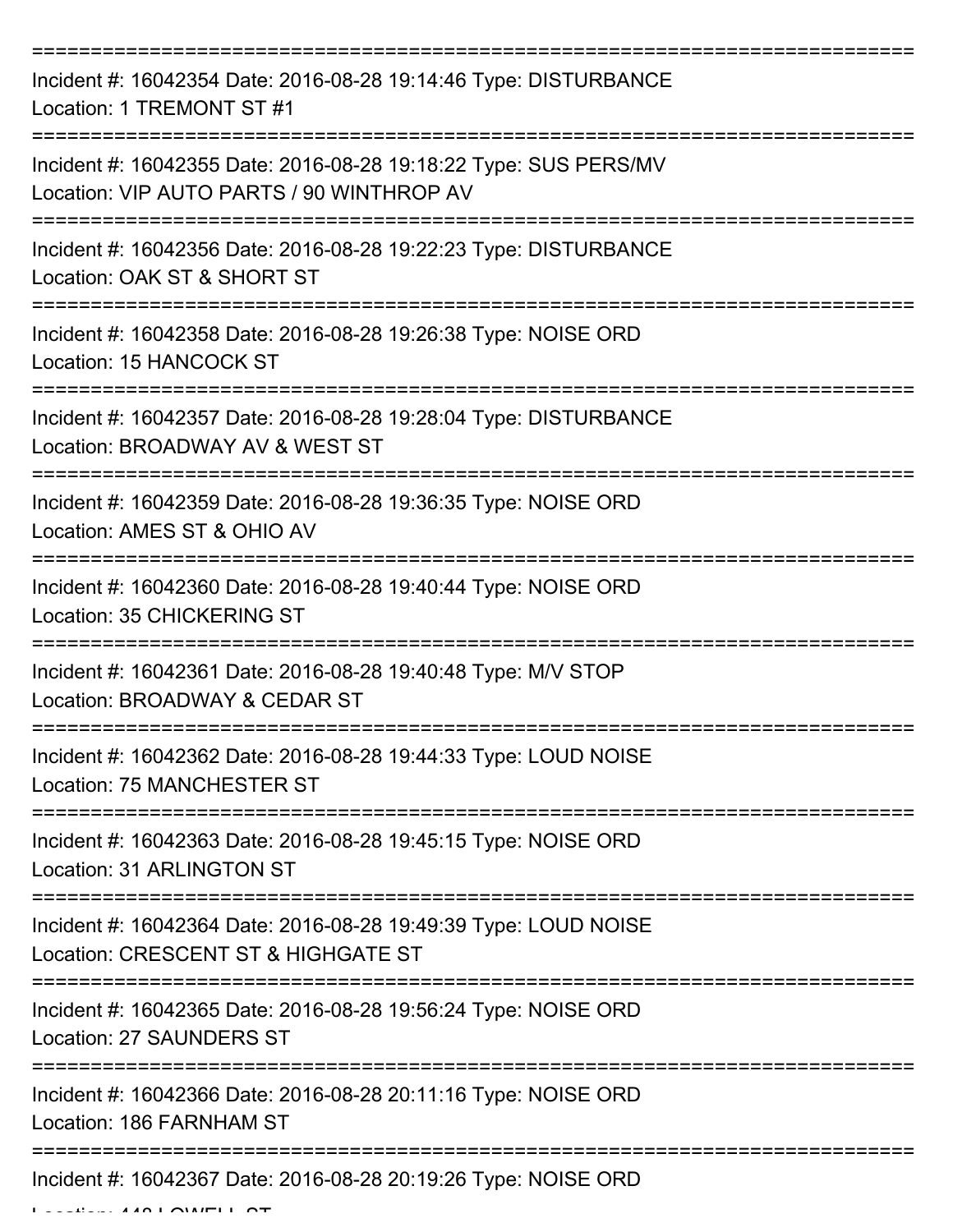| Incident #: 16042368 Date: 2016-08-28 20:21:41 Type: NOISE ORD<br>Location: 130 HIGH ST                          |
|------------------------------------------------------------------------------------------------------------------|
| Incident #: 16042369 Date: 2016-08-28 20:23:35 Type: NEIGHBOR PROB<br>Location: 355 PARKER ST                    |
| Incident #: 16042370 Date: 2016-08-28 20:25:05 Type: M/V STOP<br>Location: 268 HAVERHILL ST                      |
| Incident #: 16042371 Date: 2016-08-28 20:30:51 Type: NOISE ORD<br>Location: PROVIDENCE ST & SHAWMUT ST           |
| Incident #: 16042372 Date: 2016-08-28 20:32:46 Type: MAL DAMAGE<br>Location: 378 PARK ST                         |
| Incident #: 16042373 Date: 2016-08-28 20:33:56 Type: NOISE ORD<br>Location: 447 LOWELL ST                        |
| Incident #: 16042374 Date: 2016-08-28 20:35:39 Type: LOUD NOISE<br>Location: FULTON ST & HAVERHILL ST            |
| Incident #: 16042376 Date: 2016-08-28 20:37:39 Type: FIRE WORKS<br>Location: 15 BAY STATE RD                     |
| Incident #: 16042375 Date: 2016-08-28 20:38:22 Type: M/V STOP<br>Location: 653 ESSEX ST                          |
| Incident #: 16042378 Date: 2016-08-28 20:41:30 Type: ALARM/HOLD<br>Location: 21 GLENWOOD DR                      |
| Incident #: 16042377 Date: 2016-08-28 20:41:48 Type: WOMAN DOWN<br>Location: 14 CAMBRIDGE ST                     |
| Incident #: 16042379 Date: 2016-08-28 20:44:14 Type: NOISE ORD<br>Location: 18 SAUNDERS ST                       |
| Incident #: 16042380 Date: 2016-08-28 20:46:20 Type: ALARM/BURG<br>Location: PARTHUM SCHOOL / 255 E HAVERHILL ST |
| Incident #: 16042381 Date: 2016-08-28 20:46:49 Type: NOISE ORD                                                   |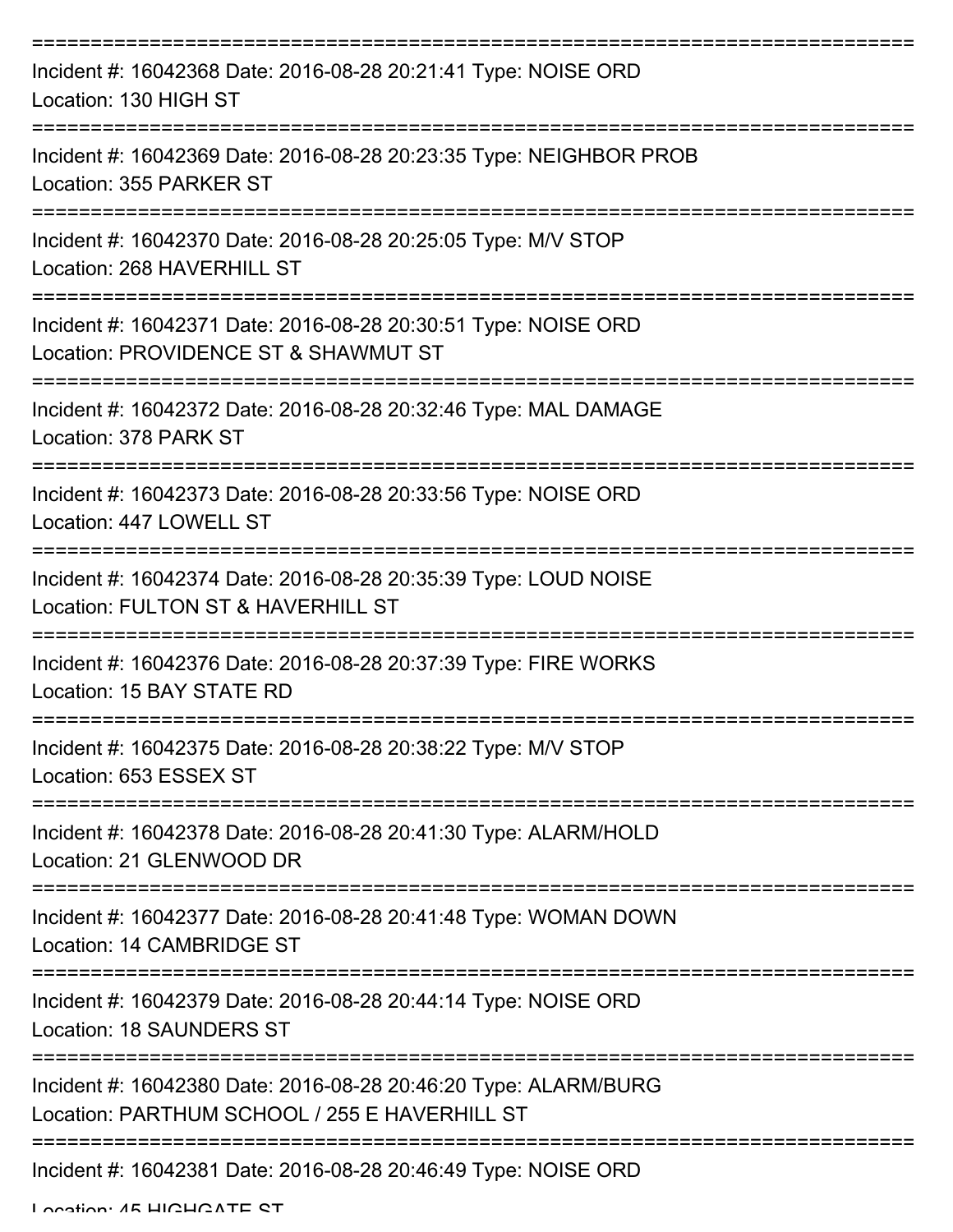| Incident #: 16042382 Date: 2016-08-28 20:51:02 Type: NOISE ORD<br>Location: 245 PROSPECT ST                           |
|-----------------------------------------------------------------------------------------------------------------------|
| Incident #: 16042383 Date: 2016-08-28 21:00:20 Type: NOISE ORD<br>Location: 255 PROSPECT ST<br>-----------            |
| Incident #: 16042384 Date: 2016-08-28 21:02:26 Type: MV/BLOCKING<br>Location: 7 WILLOUGHBY ST                         |
| Incident #: 16042385 Date: 2016-08-28 21:03:25 Type: LOUD NOISE<br>Location: 12 BAILEY ST                             |
| =================<br>Incident #: 16042386 Date: 2016-08-28 21:08:39 Type: NOISE ORD<br>Location: DEWEY ST & HOBSON ST |
| Incident #: 16042387 Date: 2016-08-28 21:14:14 Type: M/V STOP<br>Location: E HAVERHILL ST & HOWARD ST                 |
| Incident #: 16042388 Date: 2016-08-28 21:14:34 Type: SUS PERS/MV<br>Location: 187 LAWRENCE ST                         |
| Incident #: 16042389 Date: 2016-08-28 21:23:00 Type: ROBBERY ARMED<br>Location: 31 E DALTON ST                        |
| Incident #: 16042390 Date: 2016-08-28 21:25:49 Type: MAN DOWN<br>Location: EVERETT ST & SANBORN ST                    |
| Incident #: 16042391 Date: 2016-08-28 21:33:57 Type: A&B D/W PAST<br>Location: 41 FARNHAM ST #2                       |
| Incident #: 16042392 Date: 2016-08-28 21:55:27 Type: MAN DOWN<br>Location: LAWRENCE ST & MYRTLE ST                    |
| Incident #: 16042393 Date: 2016-08-28 22:10:38 Type: UNWANTEDGUEST<br>Location: 91 HIGH ST FL 1                       |
| Incident #: 16042394 Date: 2016-08-28 22:12:32 Type: NOISE ORD<br>Location: 245 PROSPECT ST                           |
| Incident #: 16042395 Date: 2016-08-28 22:52:32 Type: NOISE ORD<br>Location: $90$ DDOMEIELD CT EL 2                    |

Location: 89 BROMFIELD ST FL 3